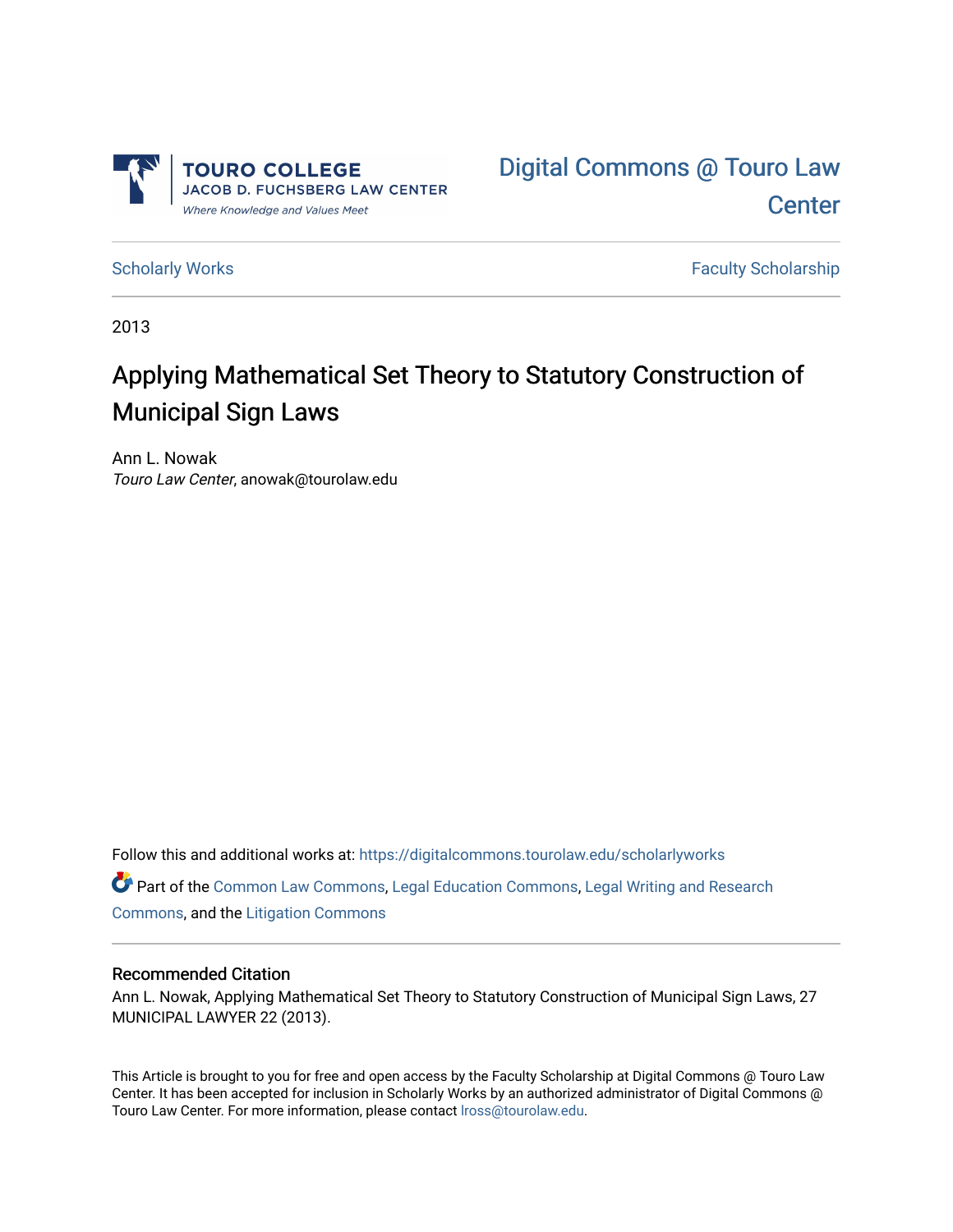# **Applying Mathematical Set Theory to Statutory Construction of Municipal Sign Laws**

BY Ann L. Nowak

# **Introduction**

An ambiguity in the town code of Southampton, New York, recently created a controversy over whether thin strips of plain plastic would be signs if they were affixed to utility poles to demarcate a religious boundary.1 The town's chief building inspector determined that the strips would be signs, even



though they bore no writing or other distinguishing characteristics.2

The proponents of the project appealed to the Zoning Board of Appeals (ZBA). At the ZBA hearing, members of the public argued about whether these pieces of plastic would fall under the town's definition of "signs."3 If the strips were "signs," attaching them to utility poles would be prohibited.<sup>4</sup>

Some residents favored the project and told the ZBA that the town's definition of "signs" clearly did not apply to the plastic strips. But other residents opposed the project and told the ZBA that the town's definition of "signs" clearly did apply to the plastic strips.<sup>5</sup>

This case illustrates why municipal lawyers might want to review their high school mathematics lessons about set theory before drafting statutes. The application of set theory—particularly in the form of Venn diagrams—can help to prevent ambiguity of language in statutory construction. It is this ambiguity that gives rise to differences in interpretation, and these differences frequently lead to litigation over the meaning of a statute. $6$ 

# **The Case7**

The East End Eruv Association, Inc., a group of Orthodox Jews, sought to create an area known as an "eruv" in the western part of Southampton Town. An "eruv," under Jewish law, is an area outside the home in which Orthodox Jews are allowed to push or carry things on the Sabbath when such activity would otherwise be prohibited. The creation of an eruv allows worshippers to carry keys and push strollers or walkers to and from the synagogue. The eruv is conceptual. It has no walls or roof, but its outer borders are marked by thin plastic strips called "lechis" that

are attached to utility poles. At a hearing before the Southampton Town Zoning Board of Appeals on April 3, 2013, an attorney for the applicant stated that lechis serve as conceptual "doors" to an eruv and, therefore, do not convey a message. Thus, he explained, lechis are not signs under the language of the town code.<sup>8</sup>

# **The Regulation**

Southampton Town's sign law defines a "sign" as follows (emphasis added):9

# **SIGN**

Any material, device or structure displaying, or intending to display, one or more messages visually **and** used for the purpose of bringing such messages to the attention of the public, but excluding any lawful display of merchandise. The term "sign" shall also mean and include any display of one or more of the following:

A. Any letter, numeral, figure, emblem, picture, outline, character, spectacle, delineation, announcement, trademark, or logo**; and**

B. Colored bands, stripes, patterns, outlines or delineations displayed for the purpose of commercial identification.

The problem with the town's definition of a sign is that it is ambiguous. The highlighted words demonstrate some of the ambiguities that create confusion and give rise to multiple interpretations. Although the word "and" is conjunctive—properly used to combine two elements—writers sometimes mistakenly use "and" when they mean "or," which may be the case in the Southampton statute.<sup>10</sup>

If the word "and" is read in its proper use as a conjunctive, rather than as a disjunctive (or), the statute's meaning is as follows: A sign must include all parts of the definition. That is, for something to be a sign, it must either send a message or intend to send a message, and it must contain at least one element from part A or B.

But, because part B contains the word "and" before the words "commercial identification," the words "commercial identification" could be read to modify not only all the other words in part B but also those in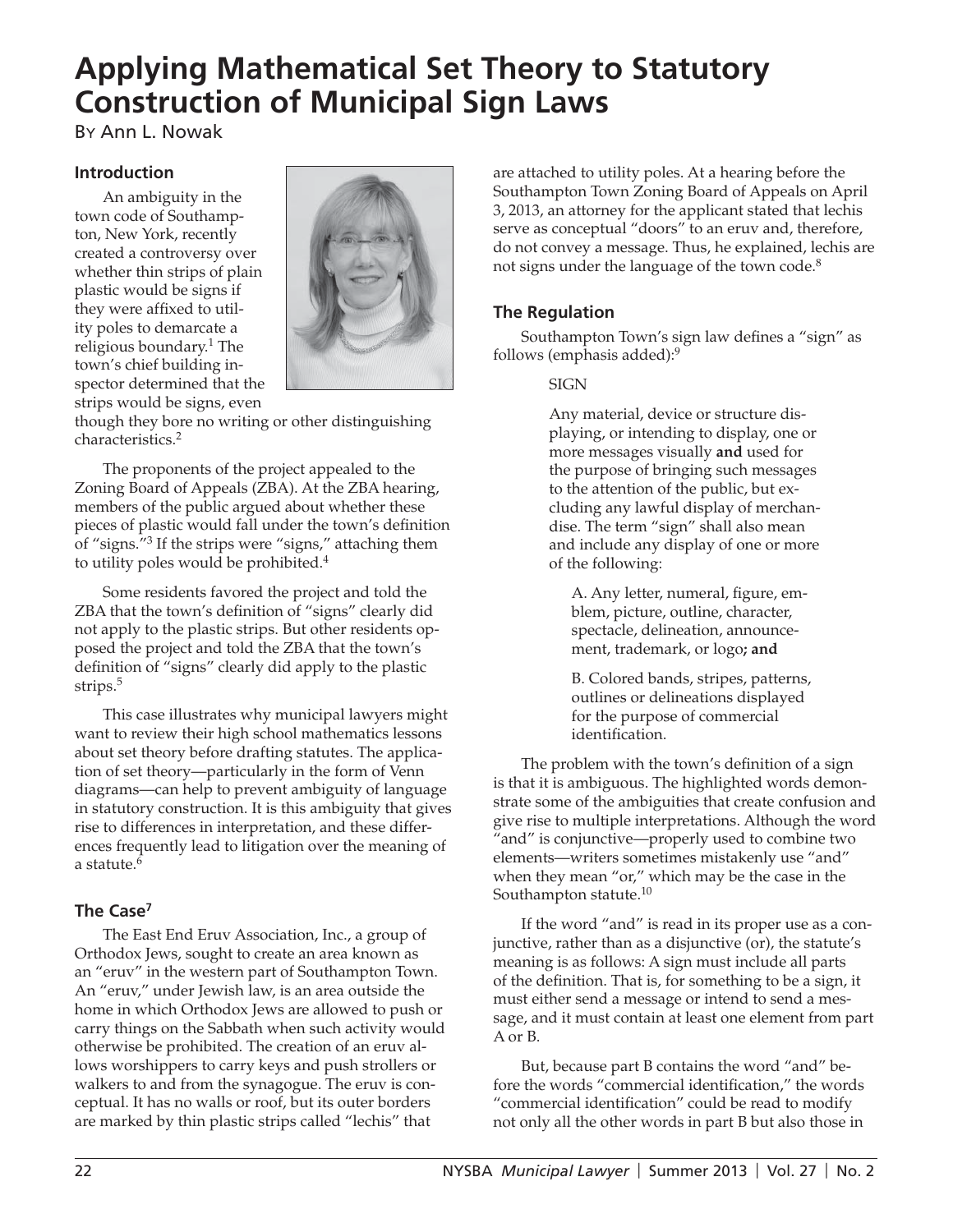part A. This is because part A also ends with the word "and," which joins the two parts. Did the scrivener intend to fuse the two parts? This is unclear. And that is the problem.

# **Ambiguity in Statutes**

Ambiguity in statutes comes from conflicts between the intended relationship of words and the reader's perceived relationship of those words. The "syntactic ambiguity" caused by the word "and" is  $common.<sup>11</sup>$ 

This is an example of a sentence in which the word "and" might be conjunctive or disjunctive:<sup>12</sup>

"*Persons who are law teachers and members of the A.B.A. will qualify.*"<sup>13</sup>

What does that mean? Did the scrivener mean to say that persons who are BOTH law teachers and members of the A.B.A. will qualify? Or did the scrivener mean to say that EITHER those persons who are law teachers OR those persons who are members of the A.B.A. will qualify? That is, was the word "and" meant to be conjunctive or disjunctive?

But this kind of "either-or" ambiguity is just the beginning of the havoc that the word "and" can create. The following is an example of a situation where the word "and" can create four possible interpretations of one sentence:

"*All law professors and students at Yale should have little trouble understanding this.*"14

This seemingly simple sentence can be interpreted four different ways:

- 1. All law professors everywhere (not just those at Yale) plus all students at Yale (not just law students there) should have little trouble understanding this.
- 2. All law professors everywhere (not just those at Yale) plus all law students at Yale should have little trouble understanding this.
- 3. All law professors at Yale plus all students at Yale (not just law students there) should have little trouble understanding this.
- 4. All law professors at Yale plus all law students at Yale should have little trouble understanding this.

Now look at Southampton's definition of a "sign." The multiple uses of the word "and" between elements of the definition give rise to at least three interpretations of the definition:

- 1. A sign is a message that must also contain elements of both section A and elements of section B.
- 2. A sign is a message that must also contain elements of either Section A or elements of Section B.
- 3. A sign is a message that could, but doesn't have to, contain elements of either section A or section B.

This is where an application of the principles of mathematical set theory becomes helpful. They help to clarify which elements should be grouped with which other elements to become a set. For example, does 4 +  $3 \times 2 = 10$  or  $14$ ?<sup>15</sup> It depends. If you group the first two numbers into a set, the answer is 14. But if, instead, you group the second two numbers into a set, the answer is 10. That is,  $(4 + 3) \times 2 = 14$ , but  $4 + (3 \times 2) = 10^{16}$ 

Set theory becomes a lot more complicated when you are examining several sets, and each set contains numerous elements. This is where Venn diagrams are handy. For those of you who have long forgotten your pre-college mathematics lessons, set theory is a branch of mathematical logic that can be applied to collections of elements. Mathematicians often use non-numerical depictions known as Venn diagrams to show the logical connection between elements of various sets.17 Similarly, at the pre-drafting stage, a scrivener of municipal statutes can use Venn diagrams to avoid unintentional conjunctions or disjunctions of sets. By creating a Venn diagram for each possible intersection of the sets of elements in a statute, a scrivener can see clearly the syntactic ambiguities and clarify them.

In the case of Southampton's definition of a "sign," the three interpretations would be represented in a Venn diagram as follows:

#### **Figure 1:**

In Figure 1, the triangular area at the intersection of the three circles shows one interpretation of the town's definition of a sign. That is, the small area in which all three circles overlap shows that a sign must contain all three of these ele-



ments: a message, a display and a purpose of commercial identification. In this scenario, the word "and" is always conjunctive.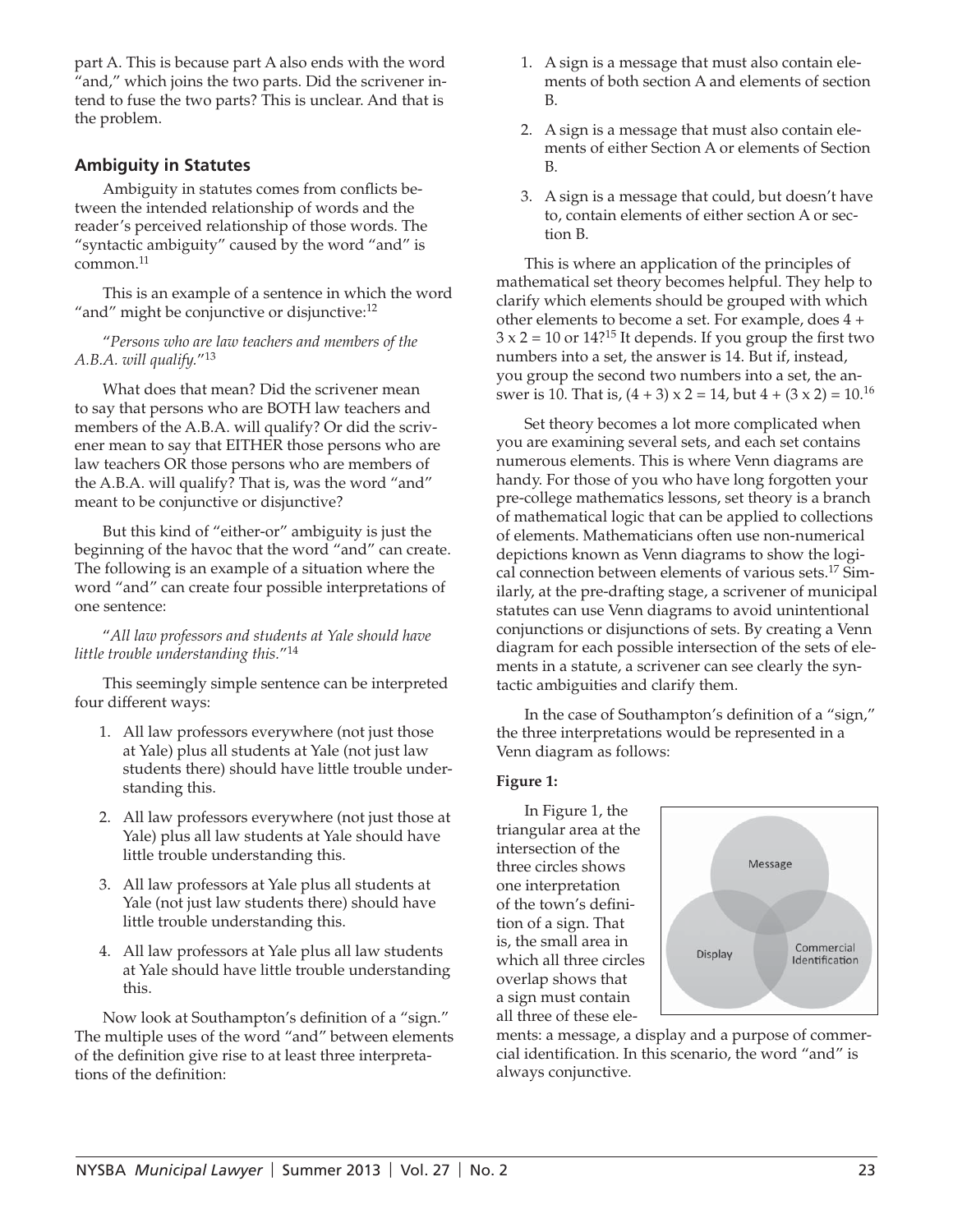# **Figure 2:**

In Figure 2, the two elliptical areas where the circles overlap show another interpretation of Southampton's definition of a sign. That is, the overlapping areas show that a sign



must contain either of two combinations of elements: a display that sends a message or a commercial identification that sends a message. In this scenario, the word "and" is sometimes conjunctive. (That is, it is sometimes conjunctive and sometimes disjunctive.)

# **Figure 3:**

In Figure 3, the three independent circles show yet another interpretation of Southampton's definition of a sign.



That is, the separation between each circle shows that if a sign contains a message, the sign doesn't have to contain either a display or a commercial identification. In this scenario, the word "and" is never conjunctive. (That is, it is disjunctive.)

# **The Pink Flamingo Scenario**

To understand the implications of what can happen if the word "and" is interpreted as being conjunctive versus disjunctive, consider the following hypothetical:

**Question:** In the Town of Southampton, is a pink flamingo whirligig a sign if a homeowner displays it on the front lawn of a residence? (Note, when reading the town's sign ordinance, that the town code defines the word "shall" as being mandatory.<sup>18</sup>)

**Task:** Apply the elements of the three sets that make up the definition of a sign in Southampton:  $(a)$  a material, device or structure that sends or is intended to send a message to the public, (b) a display that contains a character or spectacle, and (c) a display for commercial identification.

**Analysis:** A pink flamingo whirligig is made of wood (a "material"). Decorating your front lawn with it (a "display") demonstrates that you have a sense of humor or that you find pink flamingo whirligigs attractive (sends "a message to the public"). When the flamingo's little legs whirl around like the cartoon

character Road Runner, the whirligig (a "character") draws attention to itself (a "spectacle").19 But the determination of whether this whirligig is a sign hangs on one crucial word—"and"—at the end of section A of the definition of a sign. Recall that the definition of a sign includes the following:

> The term "sign" shall also mean and include any display of one or more of the following:

A. Any letter, numeral, figure, emblem, picture, outline, character, spectacle, delineation, announcement, trademark, or logo; **and**

B. Colored bands, stripes, patterns, outlines or delineations displayed for the purpose of commercial identification.<sup>20</sup>

If you believe that the word "and" was meant to be conjunctive between parts A and B of the definition, then the words "for commercial identification" at the end of part B modify each and every item in part A because the word "and" links them. This means that your character or spectacle would have to be displayed for the purpose of commercial identification to be deemed a sign. If your pink flamingo whirligig lawn ornament were not displayed for commercial identification, it would not be a sign.

Alternatively, if you believe that the word "and" was not meant to fuse parts A and B, then your whirling flamingo lawn ornament would be a sign. This is because the words "for commercial identification" in part B would apply only to part B and not to part A.

# **The Bottom Line**

If you believe that the word "and" at the end of part A was meant to be conjunctive, then a lechi is not a sign because it is not displayed for purposes of "commercial identification." That is, if your pink flamingo whirligig is not a sign for this reason, then neither is a lechi.

Alternatively, if you believe that the word "and" was meant to be disjunctive (acting as "or"), then your whirling flamingo lawn ornament might be a sign. This is because the words "for commercial identification" would apply only to part B, but not to part A. If the word "and" was meant to be disjunctive, the determination of whether a whirligig or a lechi is a sign would be based on the application of other factors in the town's definition of a sign (for example, the word "message").

Municipal attorneys in other towns and villages should take a lesson from Southampton's lechi case and check their own sign ordinances for syntactic am